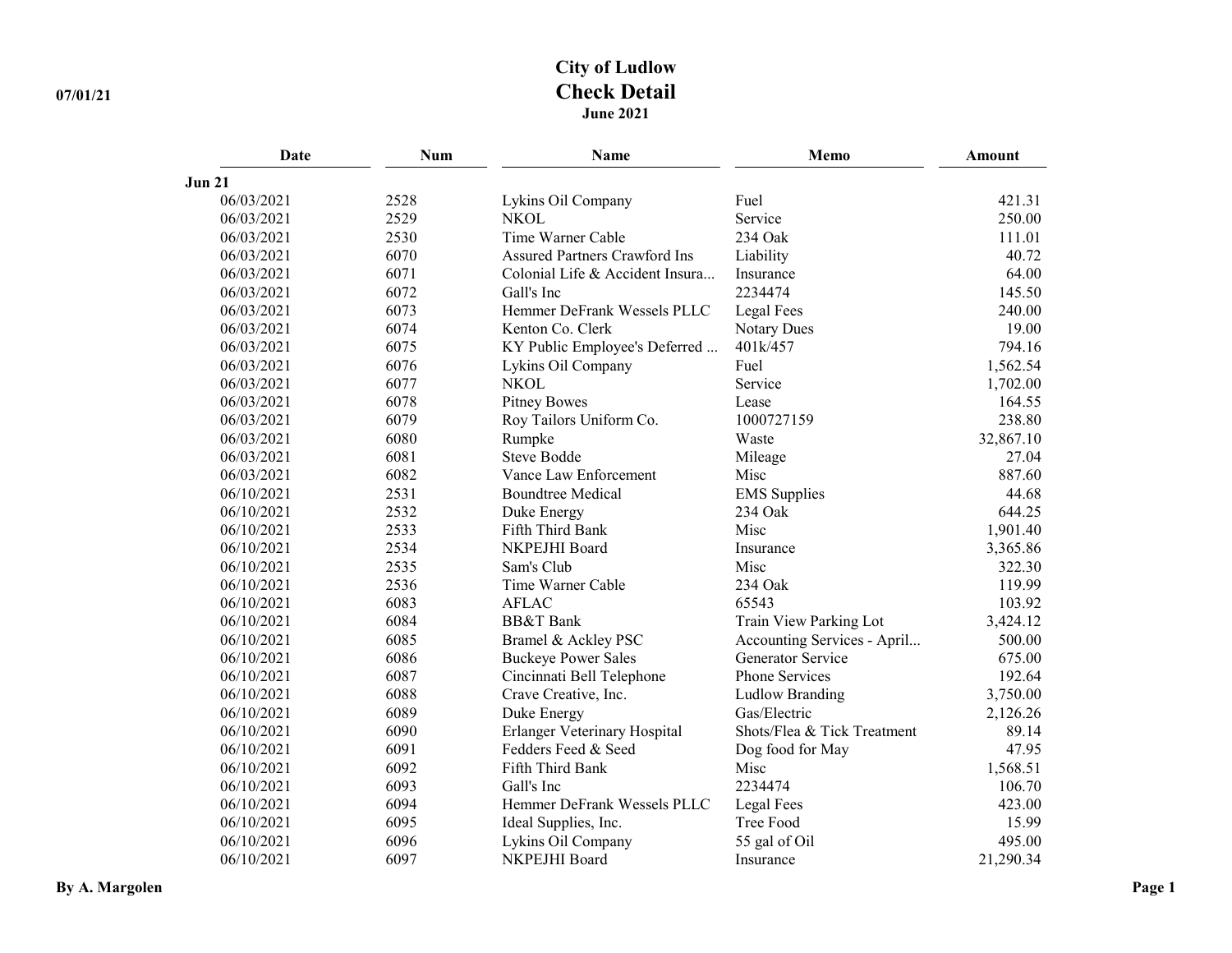# **City of Ludlow 07/01/21 Check Detail June 2021**

| Date       | <b>Num</b> | Name                                 | Memo                      | <b>Amount</b> |
|------------|------------|--------------------------------------|---------------------------|---------------|
| 06/10/2021 | 6098       | Office Depot                         | 35186366                  | 227.28        |
| 06/10/2021 | 6099       | Systems Insight, Inc.                | Monthly Web Hosting       | 75.00         |
| 06/10/2021 | 6100       | Thomas Garner                        | Mileage                   | 79.52         |
| 06/10/2021 | 6101       | Unifirst Corp.                       | Uniforms                  | 115.50        |
| 06/10/2021 | 6102       | Vital Records Control                | Storage                   | 50.00         |
| 06/17/2021 | 2537       | Airgas USA, LLC                      | Oxygen Cylinders          | 375.18        |
| 06/17/2021 | 2538       | <b>Boundtree Medical</b>             | <b>EMS</b> Supplies       | 372.33        |
| 06/17/2021 | 2539       | Dearborn Life Insurance Company      | Insurance                 | 76.05         |
| 06/17/2021 | 2540       | <b>Emergency Medical Products</b>    | <b>EMS</b> Supplies       | 387.38        |
| 06/17/2021 | 2541       | Lykins Oil Company                   | Fuel                      | 341.58        |
| 06/17/2021 | 2542       | Mobilcomm, Inc.                      | 1229                      | 68.00         |
| 06/17/2021 | 2543       | Perfection Pest Control Inc.         | Pest Control              | 210.00        |
| 06/17/2021 | 2544       | Specialty Truck Repair, Inc.         | Maintenance for Ambulance | 4,976.46      |
| 06/17/2021 | 2545       | Teleflex                             | <b>EMS</b> Supplies       | 429.50        |
| 06/17/2021 | 2546       | Vogelpohl Fire Equipment             | <b>Expansion Rings</b>    | 43.19         |
| 06/17/2021 | 6103       | <b>Ammon Nursery</b>                 | Plants for Memorial       | 248.00        |
| 06/17/2021 | 6104       | <b>Assured Partners Crawford Ins</b> | Liability                 | 101.80        |
| 06/17/2021 | 6105       | <b>CNA</b> Surety                    | Bond                      | 106.89        |
| 06/17/2021 | 6106       | Crescent Springs Hardware, Inc.      | Misc                      | 62.07         |
| 06/17/2021 | 6107       | Dearborn Life Insurance Company      | Insurance                 | 360.09        |
| 06/17/2021 | 6108       | Duke Energy                          | Gas/Electric              | 53.77         |
| 06/17/2021 | 6109       | Enquirer Media                       | Legal Ad                  | 47.76         |
| 06/17/2021 | 6111       | Ideal Supplies, Inc.                 | Misc                      | 273.77        |
| 06/17/2021 | 6112       | Kenton Co Regional SWAT              | <b>Annual Dues</b>        | 3,000.00      |
| 06/17/2021 | 6113       | Kenton Co. Clerk                     | Lien Release              | 69.00         |
| 06/17/2021 | 6114       | <b>KOI</b> Auto Parts                | Misc                      | 523.19        |
| 06/17/2021 | 6115       | KY Public Employee's Deferred        | 401k/457                  | 794.16        |
| 06/17/2021 | 6116       | Lykins Oil Company                   | Fuel                      | 1,426.57      |
| 06/17/2021 | 6117       | Microsoft Corporation                | Services                  | 512.00        |
| 06/17/2021 | 6118       | <b>PDS</b>                           | Service                   | 233.52        |
| 06/17/2021 | 6119       | Porta Kleen                          | Toilets at parks          | 685.85        |
| 06/17/2021 | 6120       | Rescue Heating & Air                 | AC Repair                 | 428.00        |
| 06/17/2021 | 6121       | Sanitation District No. 1            | Sleepy Hollow             | 15.12         |
| 06/17/2021 | 6122       | St. Elizabeth Business Health Ce     | <b>Monthly Services</b>   | 175.00        |
| 06/17/2021 | 6123       | <b>Staples</b>                       | 6011-1000-7116-940        | 674.70        |
| 06/17/2021 | 6124       | The Hartford                         | Insurance                 | 900.93        |
| 06/24/2021 | 2547       | Custom Design Benefits, Inc.         | <b>Admin Feees</b>        | 9.00          |
| 06/24/2021 | 2548       | Delta Dental of Kentucky             | Insurance                 | 79.03         |